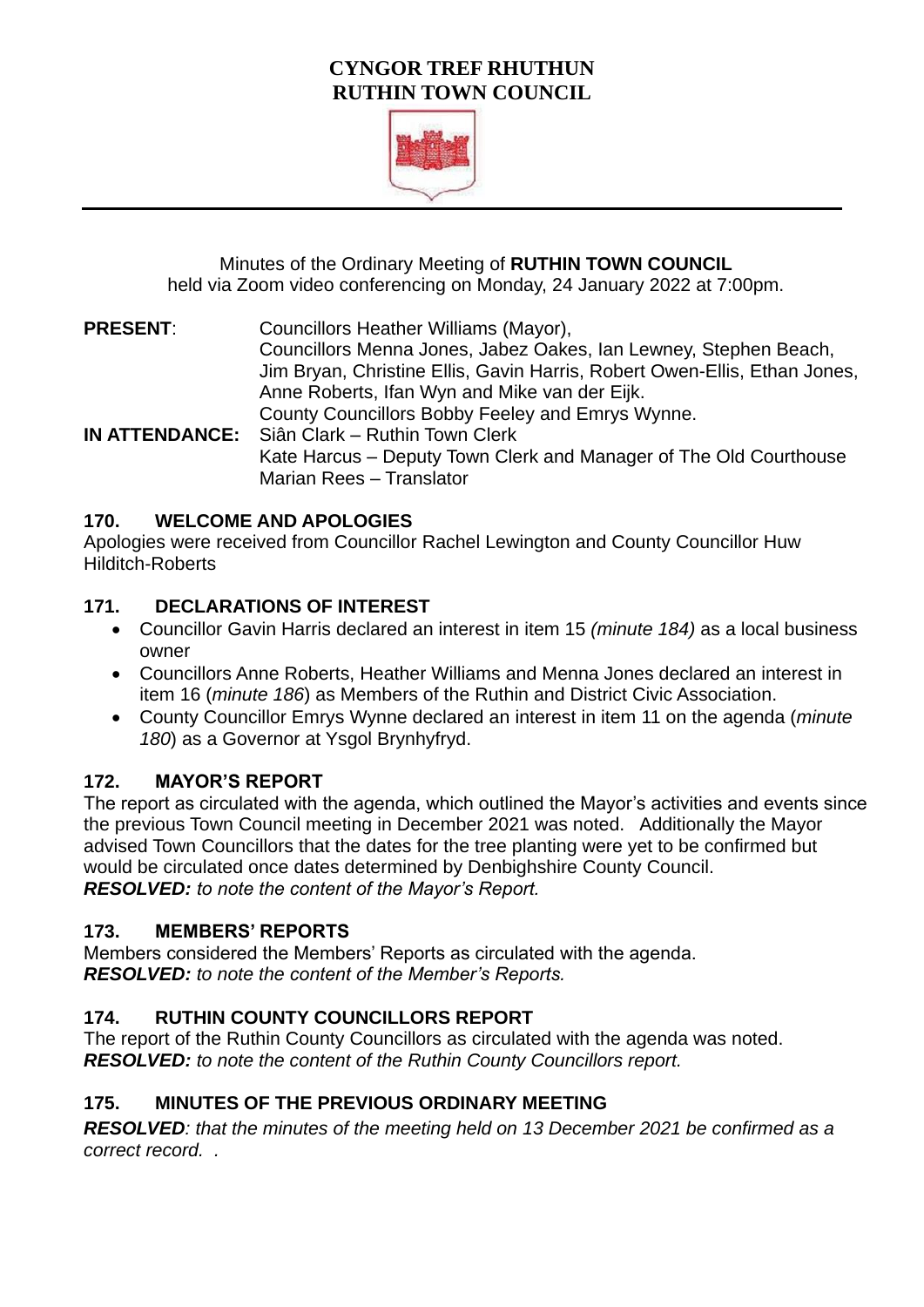# **176. MATTERS ARISING**

*Minute 164 – Request for Donations: Urdd.* Following a request by the Urdd to reschedule the original meeting date, a meeting would be held between the Clerk and the Urdd in early February to clarify the sponsorship arrangements and to ascertain the financial position of the Urdd Eisteddfod 2022 prior to further consideration by the Town Council.

## **177. MINUTES OF THE AMENITIES COMMITTEE**

Members considered the minutes of the meeting held on 10 January 2022. *RESOLVED: to receive the minutes of the Amenities Committee held on 10 January 2022.* 

# **178. MINUTES OF THE PLANNING AND DEVELOPMENT COMMITTEE**

Members considered the minutes of the meeting held on 10 January 2022.

*RESOLVED: to receive the minutes of the Planning and Development Committee held on 10 January 2022.* 

# **179. MINUTES OF THE OLD COURTHOUSE MANAGEMENT COMMITTEE**

Members considered the minutes of the meeting held on 11 January 2022*. RESOLVED: to receive the minutes of The Old Courthouse Management Committee held on 11 January 2022.* 

# **180. UPDATE REGARDING THE PROPOSED RUTHIN VELODROME**

Members received a verbal update on the proposed Ruthin Velodrome from Cllr Gavin Harris. Following Matt Cosgrove's appointment as Commonwealth Games Wales' Head of Operations, Anne Adams-King, Chief Executive Officer and Director would be the lead contact within Welsh Cycling for the proposed velodrome. A meeting with the Chief Executive, Lead Member for Finance and the Head of Legal for Denbighshire County Council was held with representatives of the Town Council to provide an update on the project. In principle funding of £1.6m had been agreed by Sports Wales leading to the design and development stage, which would require initial underwriting by the partners. It was emphasised that there would be a process of engagement and consultation at the appropriate stage.

*RESOLVED: the verbal update was noted.*

#### **181. PROPOSED WAITING RESTRICTIONS ON A525 LLANFAIR ROAD AND ERW GOCH.**

Members considered proposals from Denbighshire County Council relating to A525 Llanfair Road and Erw Goch namely:

- (i) To introduce no waiting at any time on A525 Llanfair Road and on Erw Goch
- (ii) To introduce no waiting between the hours of 8.00a.m and 6.00p.m on a smaller section of A525 Llanfair Road, Ruthin.

Following discussion, it was agreed that the waiting restriction proposals be considered by the Planning and Development Committee and any formal representations made to Denbighshire County Council on behalf of the Town Council by that Committee.

*RESOLVED: that the waiting restrictions proposals on the A545 Llanfair Road and Erw Goch be considered by the Planning and Development Committee.*

## **182. RUTHIN FLOOD PARTNERSHIP GROUP**

A verbal update was provided to Members on the initial meeting of the Ruthin Flood Partnership Group which was held on 17 January 2022 and consisted of local residents, statutory bodies and Ruthin Town Council. It was notable that a significant proportion of residents within the three flood warning areas were not singed up to NRW's flood warning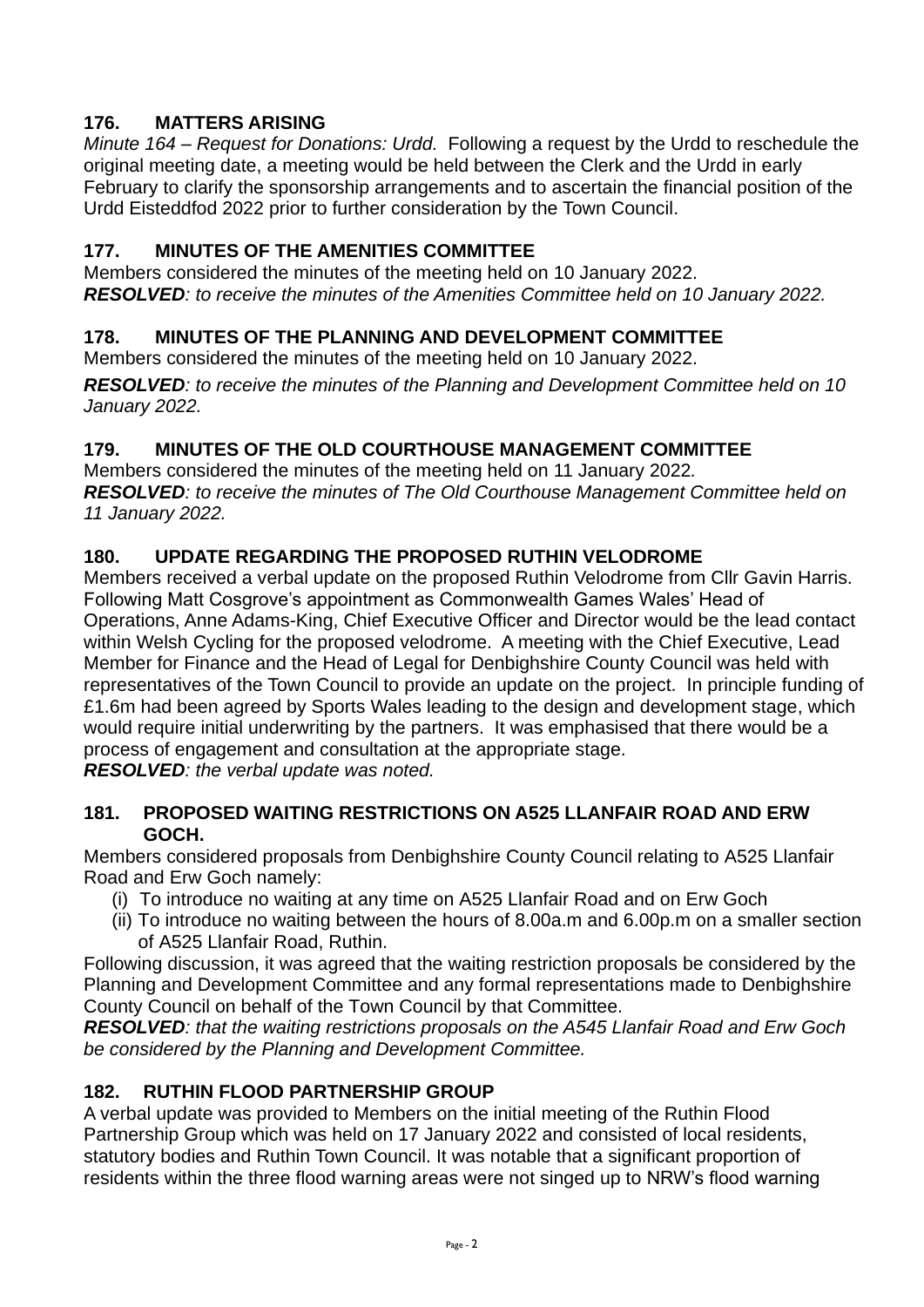service. Volunteer flood wardens would be sought as part of the development of Community Flood Plans. The Group's next meeting was scheduled for 14 February 2022. Members expressed concerns that not all residents were signed up to the NRW's flood warning service and sought assurance that residents would be appropriately contacted and informed of the system (e.g mail drop to homes, awareness raising via social media, and drop in opportunities at locations such as The Old Courthouse).

*RESOLVED: the verbal update was noted and the concerns of the Ruthin Town Council about the low sign up of resident to NRW's flood warning system would be communicated to the appropriate officers.*

### **183. EVENTS INFRASTRUCTURE FUND: RUTHIN SQUARE EVENTS ELECTRICAL IMPROVEMENTS**

Confirmation was provided of the successful application to the Events Infrastructure Fund. £1,284 would be received to support the upgrading of electrical supply to both the Peers Memorial (Town Clock) and The Old Courthouse to support future events on St Peter's Square. *RESOLVED: confirmation of the £1,284 was noted and welcomed.*

## **184. RUTHIN PROMOTION / MARKETING**

Members were made aware of current challenges within the local business community as a result of the pandemic. It was noted that local businesses would be meeting the following evening to discuss the situation and to consider the possibility of resurrecting 'Bro Rhuthun' to, in part, encourage more visitors into the town through a considered marketing campaign. In discussion Members appreciated the urgency of the position and suggested researching case studies of vibrant, innovative towns, the possibility of articles/adverts about Ruthin in publications such as the Liverpool Echo as well as ensuring that advice and support was provided by Denbighshire County Council's tourism and marketing team (including the Love, Live, Local initiative). Given the back catalogue of initiatives from 'Bro Rhuthun' it was suggested that there was a potential for the business community to reengage with its ambitions and aims fairly swiftly. The Retail Showcase within The Old Courthouse, which was currently being developed, and the wayfinding signs were tangible actions by which the Town Council supported the visitor economy. The precept setting agenda item would consider a budget allocation for town marketing.

*RESOLVED: to engage with the local business community, to research the above suggestions and consider a budget allocation for town marketing.*

## **185. ELECTION OF CHAIRMAN**

As both the Mayor and Deputy Mayor had declared and interest in the following item and did not take part in discussions, Cllr Gavin Harris was proposed and seconded to Chair the following item only.

*RESOLVED: that Cllr Gavin Harris be elected as Chairman for the following item only.*

# **186. REQUEST FOR FINANCIAL ASSISTANCE**

The Town Council considered a request for financial assistance of £1,000 from the Ruthin and District Civic Association in respect to the Railway Crane. It was noted that grant funding from other sources had also been committed to the restoration of the Railway Crane, which was an important link to the history of Ruthin.

*RESOLVED: to agree £1,000 Financial Assistance Grant to the Ruthin and District Civic Association in respect of the Railway Crane.*

# **187 RENEWAL OF INSURANCE COVER**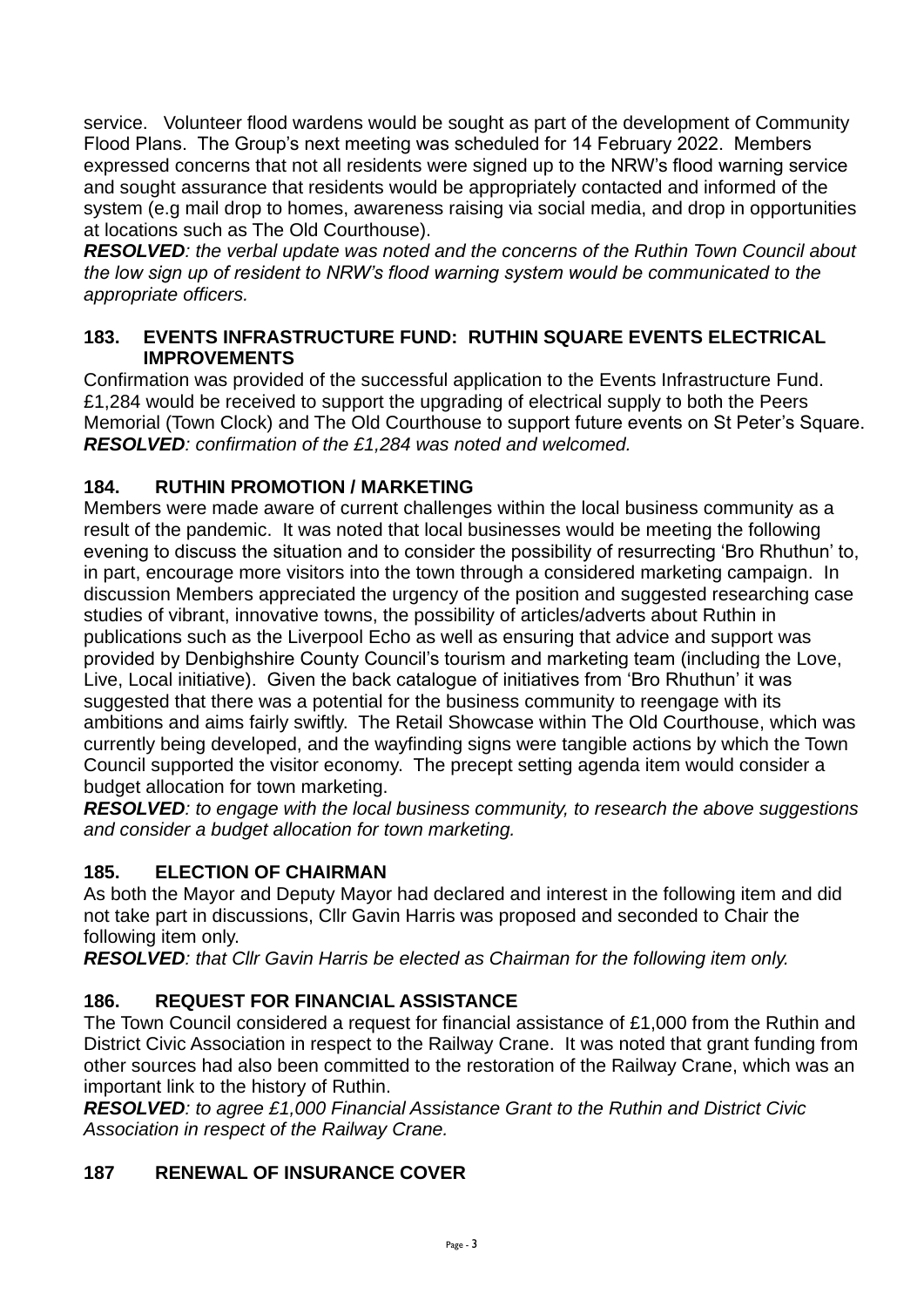Consideration was given by the Town Councillors to the renewal of the Town Council's insurance cover with Zurich for the third year of a five-year agreement at a cost of £4,393.65. *RESOLVED: to agree to the renewal of insurance cover with Zurich at a cost of £4,393.65.*

## **188. INTERNAL AUDIT 2020/21**

Members considered the appointment of JDH Business Services Ltd to undertake the 2020/21 internal audit for a fee of £340.20 plus VAT.

*RESOLVED: To appoint JDH Business Services Ltd to undertake the 2020/21 internal audit for a fee of £340.20 plus VAT.*

# **189. BUDGET FOR 2022-23 FINANCIAL YEAR**

Members were requested to consider the budget for the forthcoming financial year 2022/23. To support discussion, the Clerk had circulated information which outlined budgetary options based on a precept increase of: 0%, 2%, 2.5% and 2.9%. An increase of 2.5% was proposed and seconded and a vote was requested and noted.

*RESOLVED: to agree the precept amount for Ruthin Town Council for 2022-23 at £160,132, which equates to £63.52 for a Band D property based on the Council Tax Base of 2,521 dwellings.* 

#### **190. FINANCIAL STATEMENT**

Members received the financial statement for the period ending 31 December 2021. *RESOLVED: to accept the financial statement of the period ending 31 December 2021.*

## **191. ACCOUNTS FOR PAYMENT**

*RESOLVED: that payment of the following items be approved.*

| <b>OB</b> | Hill & Roberts               | Accountancy and payroll services                              | $\star$ |           |
|-----------|------------------------------|---------------------------------------------------------------|---------|-----------|
|           |                              | December 2021<br>$\bullet$                                    |         | £240.00   |
|           |                              | January 2022<br>$\bullet$                                     |         | £240.00   |
| <b>OB</b> | <b>HCI Data</b>              | Renewal of domain (2 years)                                   | $\star$ |           |
|           |                              | ruthintowncouncil.gov.uk<br>$\bullet$                         |         | £85.00    |
|           |                              | cyngortrefrhuthun.gov.uk                                      |         | £85.00    |
| <b>OB</b> | <b>Cambrian Woodland</b>     | Supply, set up, take down and dispose of                      | *       | £630.00   |
|           | <b>Services</b>              | 25ft Christmas Tree                                           |         |           |
| <b>OB</b> | Llanfwrog CIC                | Grass cutting services November 2021                          |         | £184.92   |
| <b>OB</b> | <b>Canda Copying</b>         | Copying costs (30/09/21 to 29/12/21)                          | *       | £29.23    |
| <b>OB</b> | <b>Canda Copying</b>         | Rental of copier (1/01/22 to 31/03/22)                        | *       | £41.90    |
| <b>OB</b> | <b>Cllr Heather Williams</b> | Reimbursement of 100 <sup>th</sup> flower bouquet             |         | £20.00    |
| <b>OB</b> | John Pugh FRICS              | Professional services re: war memorial                        | *       | £3,850.00 |
| <b>OB</b> | Siân Clark                   | <b>Reimbursement of Christmas banners</b>                     | *       | £90.10    |
|           |                              | (The items marked with an * above include recoverable V.A.T.) |         |           |
|           |                              | From Ruthin Town Council Old Courthouse account:              |         |           |
| <b>OB</b> | Viking                       | <b>Step Stool</b>                                             | $\star$ | £41.39    |
| <b>OB</b> | Denbighshire County          | Non Domestic Rates (2 <sup>nd</sup> of 4 payments)            |         | £2,048.00 |

|    | Council            | from period 01.04.19 to 31.03.22       |         |        |
|----|--------------------|----------------------------------------|---------|--------|
| OВ | Kate Harcus        | Reimbursement of safety items purchase | $\star$ | £80.26 |
|    |                    | (airhorns and signage)                 |         |        |
| OВ | <b>Kate Harcus</b> | Reimbursement for Safety signage       | $\ast$  | £48.23 |